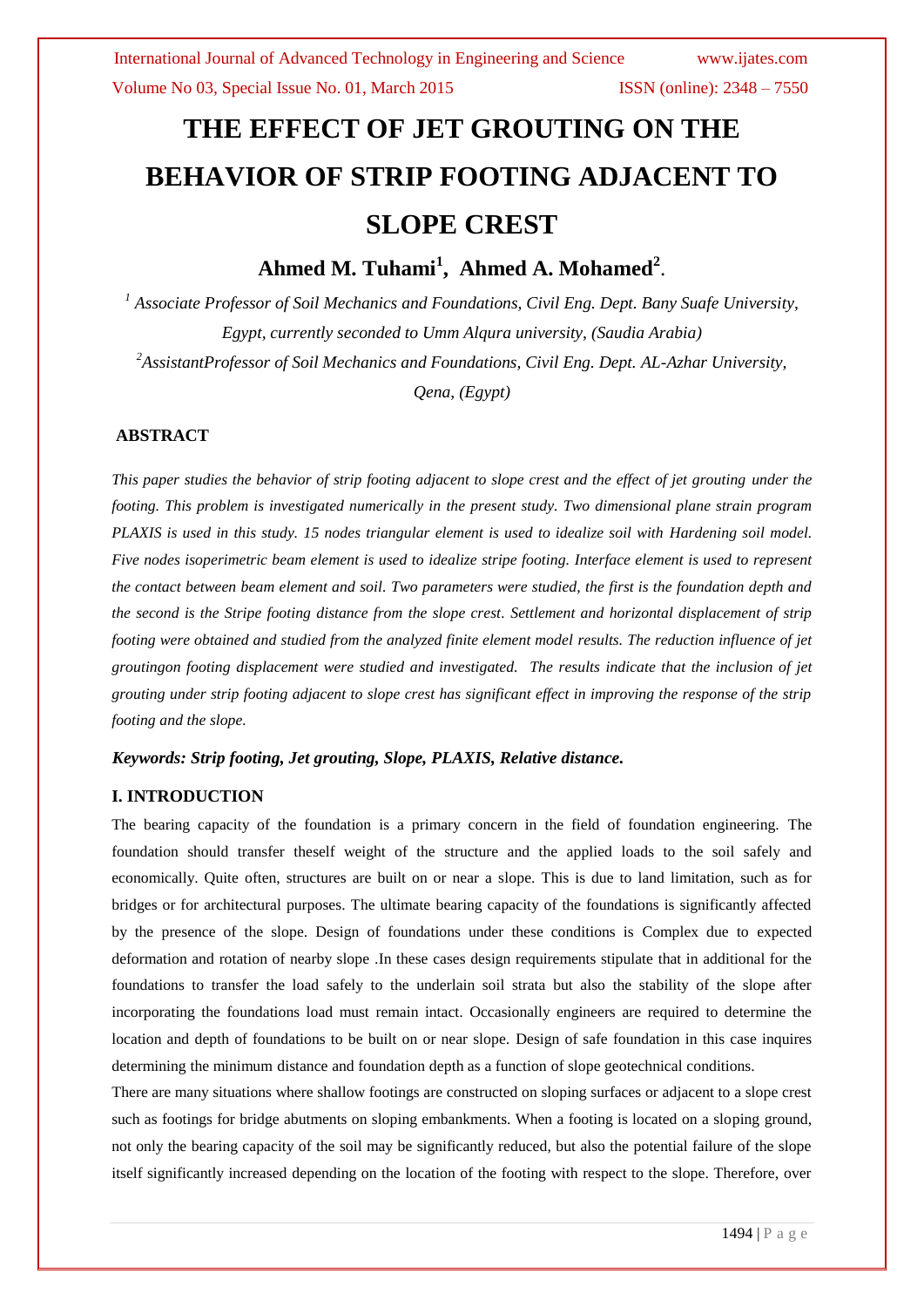years, the subject of stabilizing earth slope has become one of the most interesting areas for scientific research and attracted a great deal of attention.

Typical methods of enhancing slope stabilityinclude modifying the slope surface geometry, chemical grouting, using soil reinforcement, or installing continuous or discrete retaining structures such as diaphragm walls, sheet pile walls or piles, (M. El Sawwaf 2009).

Injection methods are attractive because they can be implemented at relatively low cost. Their drawback is that it is difficult to quantify the beneficial effects. In addition, when fluids are injected, the short-term effect may be to make the slope less stable. The beneficial effects may be achieved only later, when the injected material has hardened or has reacted with the soil to alter its properties. ( J. M. Duncan and S. G. Wright 2005)

Lime piles are drilled holes filled with lime. Lime slurry piles are drilled holes filled with slurry of lime and water. Rogers and Glendinning (1993, 1994, and 1997) reviewed the use of lime piles and lime slurry piles to stabilize slopes, and the mechanisms through which they improve soil strength and stability.

Handy and Williams (1967) described the use of quicklime placed in drilled holes to stabilize a landslide in DesMoines, Iowa. Six-inch-diameter holes were drilledthrough a compacted silty clay fill, down to the surfaceof the underlying shale, where the fill was sliding onthe top of the shale. About 50 lb of quicklime wasplaced in each hole, filling the bottom 3 ft. Water wasthen added to hydrate the lime, and the holes werebackfilled to the surface with soil. Holes were drilled5 ft apart, stabilizing an area 200 ft by 125 ft usingabout 20 tons of quicklime. Physical and chemical testson the treated soil showed that the lime was reactingwith and strengthening the silty clay fill. Movement ofthe slide essentially stopped within three months aftertreatment, while movements continued in adjacent untreatedareas.

Stabilizing landslides by injecting cement grout hasbeen used extensively on both American (Smith andPeck, 1955) and British railroads (Purbrick and Ayres,1956; Ayres, 1959, 1961, 1985). Typical practice involvesdriving grout points about 5 ft apart in rowsparallel to the track, the rows being about 15 ft apart.The tips of the grout points are driven about 3 ft belowthe estimated depth of the rupture surface, and about 50 ft<sup>3</sup> of grout is injected through each point. Quitehigh grouting pressures are used for the shallow depthsinvolved: For grouting only 15 ft beneath the surface, a grouting pressure of 75 psi might be used for injectionof the first 10 ft3, subsequently dropping to 20 psi.

Results of laboratory model tests and numerical study on the behavior of a strip footing withstructural skirts adjacent to a sand slope are presented and investigated by (W. R. Azzam and A. Farouk (2010))

S.V. Anil Kumarand K. Ilamparuthi (2009) concluded that load-settlement behavior and bearing capacity can be improved by inclusion of geosynthetic reinforcement underthe footing. Further the bearing capacity decreases with increase in slope angle and decrease in edge distance both inreinforced and unreinforced slopes.

### **II. OBJECTIVES**

The main objective of the present studyis to investigate different aspects of the behavior of slopes in soil and the response of structures located near these slopes. The main objectives for this research are:-

i. Establishing an analytical model to represent realistic behavior for the slope and theadjacent strip footing.

- ii. Studying the effect of the parameters affecting on the behavior of the chosen modelsuch as distance between the building and slope crest and building foundation depth.
- iii. Studying the effect of jet grouting on the behavior of strip footing adjacent to slope crest.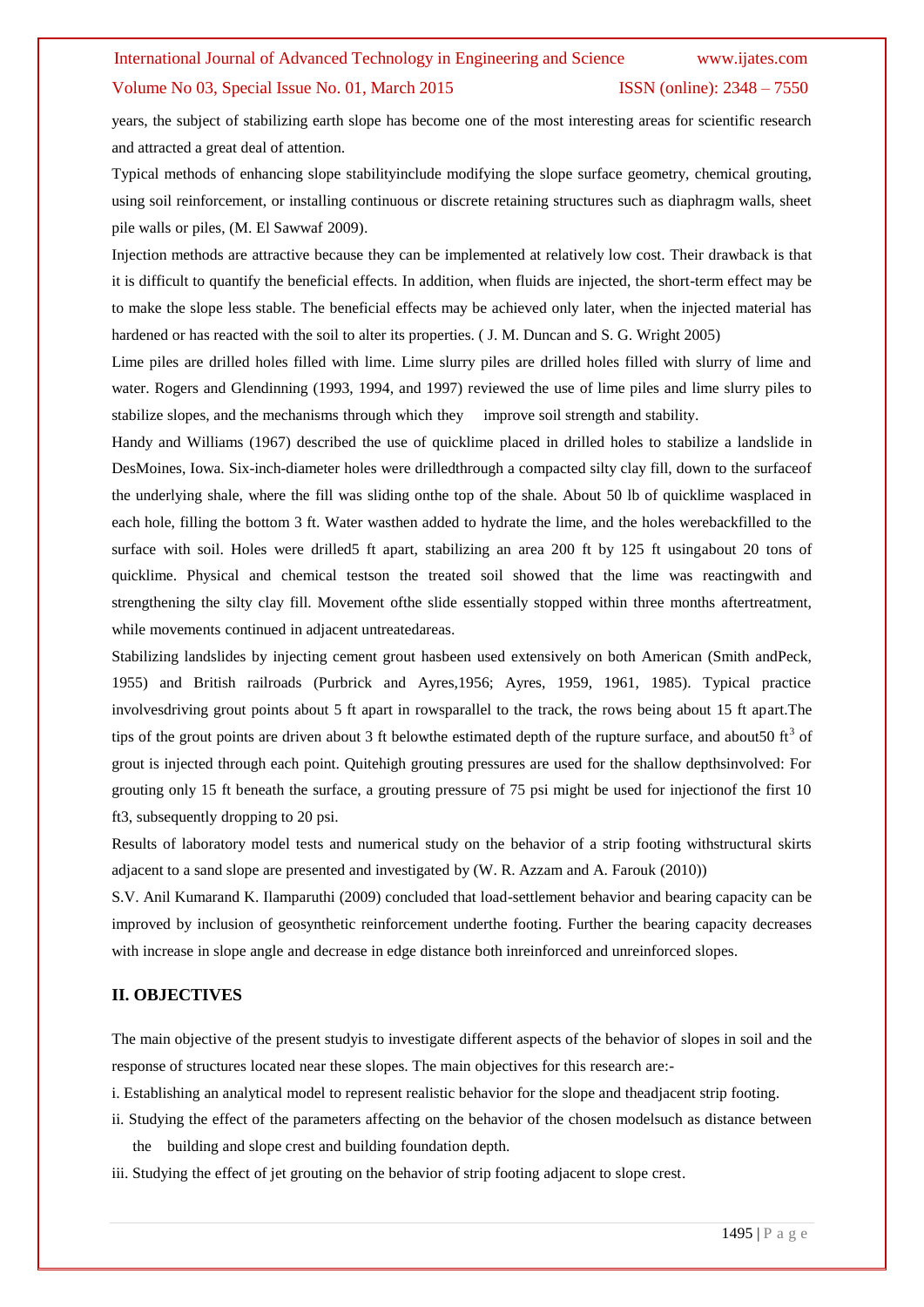### **III. NUMERICAL MODELING AND SELECTION OF PARAMETERS**

Soil code Finite Element Program Plaxis 7.2 was used in numerical modeling. Plaxis program was further applied to analysis different investigated parameters using prototype dimensions.

### **3.1 Material Model of Sandy Soil**

In order to make realistic predictions of the stability and deformations of slope and adjacent building, the Hardening soil model in PLAXIS program was used for sand idealization. This model adopted to characterize the behavior of slope and adjacent strip footing system and material properties are presented herein.The sand is modeled by 15-node triangular element in the analysis as an elastic perfectly plastic hardening model. The parameters of medium sand are presented in Table (1).

| Parameter                                          | Name                          | Value | Unit              |
|----------------------------------------------------|-------------------------------|-------|-------------------|
| Soil dry unit weight                               | $\gamma_d$                    | 17    | $kN/m^3$          |
| Wet soil unit weight                               | $\gamma_{\rm wet}$            | 20    | $kN/m^3$          |
| Secant stiffness in standard drained triaxial test | $E^{\rm ref}$ <sub>50</sub>   | 14925 | kN/m <sup>2</sup> |
| Tangent stiffness for primary oedometer loading    | $E^{\text{ref}}_{\text{oed}}$ | 10447 | kN/m <sup>2</sup> |
| Unloading / reloading stiffness                    | $E^{ref}$ <sub>ur</sub>       | 44775 | $kN/m^2$          |
| Poisson's ratiofor unloading-reloading             | $v_{\rm ur}$                  | 0.25  |                   |
| Cohesion                                           | $\mathbf{c}$                  | 1     | kN/m <sup>2</sup> |
| Friction angle                                     | $\varphi$                     | 36    | degree            |
| Dilatancy angle                                    | Ψ                             | 6     | degree            |
| Interface reduction factor                         | R                             | 0.8   |                   |
| Power for stress-level dependency of stiffness     | m                             | 0.5   |                   |
| Reference stress for stiffnesses                   | $p^{ref}$                     | 100   | kN/m <sup>2</sup> |
|                                                    |                               |       |                   |

### **3.2 Jet Grouting**

This method of stabilization is best worked for loose sandy soil. Each of thosetechniques is applied in different situations for the same purpose.Compacting grouting is successfully applied to densify a thick loose sand layer in urbanenvironment. This method densifies loose sandy soil and mitigates liquefaction of soil byinjection in the soil without entering in its pores. Permeation grouting is very effective inincreasing the resistance of uncompacted soils against liquefaction by injection in the soil poreswithout changing its physical structure. Jet grouting is suitable method to underpinning ofexisting foundation to improve the strength of liquefiable soil but it neither stiffen the ground norreduce shear stresses of soil. Jet columns provide bearing support and reduce settlement ifliquefaction is limited to a specific zone. (SanazSayehvand and BehzadKalantari( 2012))

Jet grout columns can be constructed in all soils; however the effective radius and strength depends on the properties of thesoil and the jet grouting parameters used. In granular soils jet grout columns can have a strength of about 10 to 15 MPa ormore; however the strength of jet grouted columns in clay can be quite less and as low as 1 MPa. Jet grout strength isprimarily determined by the soil type; however the amounts of cement used per unit volume and the water-cement ratio also have an effect. Typical water-cement grouts have a water-cement ratio in the range of about 0.6 to 1.2 by weight.For single fluid system jet grouted columns, typically diameters are on the order of 0.4 to 0.6 m in cohesive soils and up toabout 1.2 m in granular materials. In two-fluid system column diameters are on the order of 0.8 to 1.2 m in cohesive soilsand up to about 1.8 m in granular soils.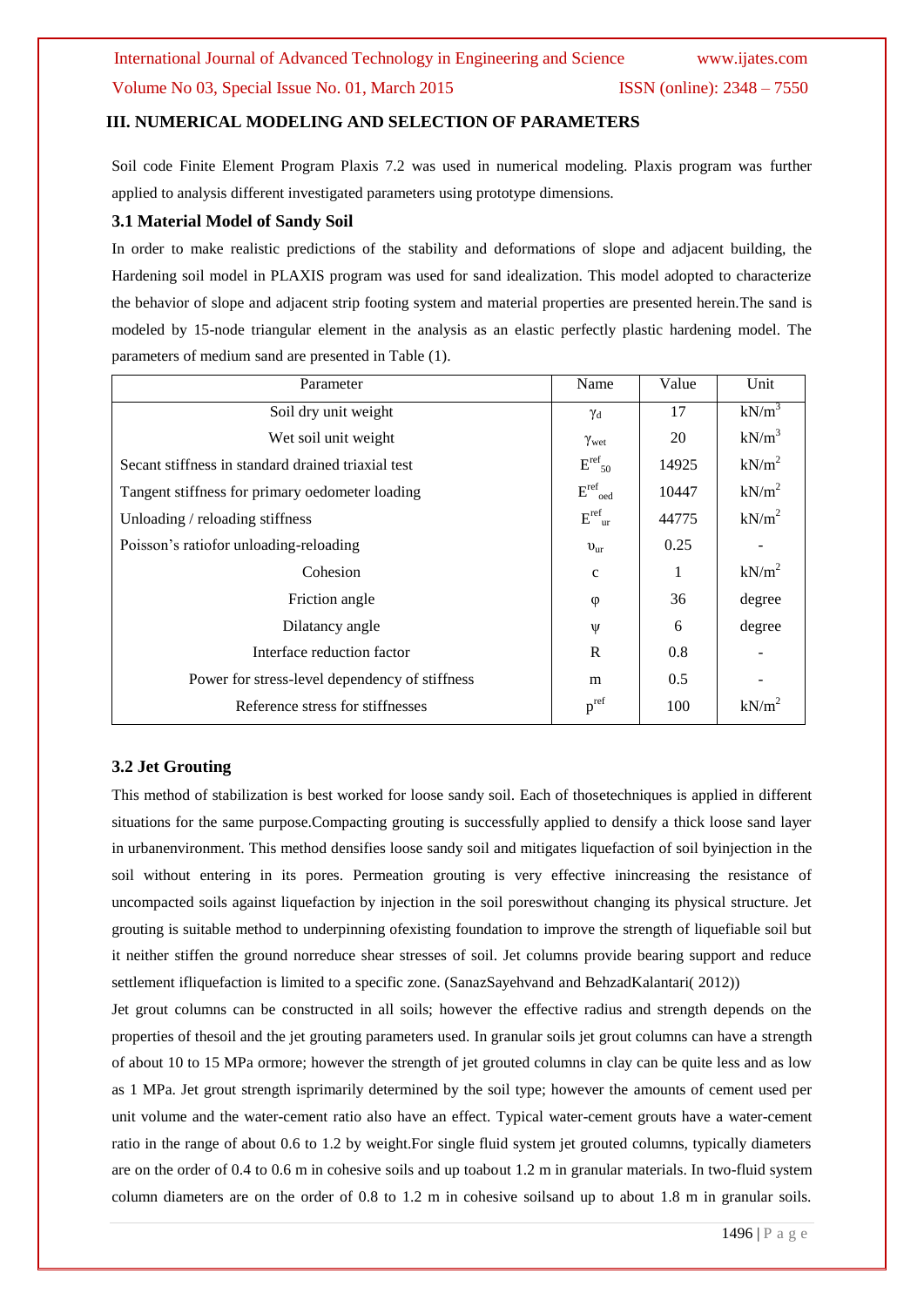Implementation of the triple fluid system allows the construction of larger diametercolumns whereas in cohesive and granular soils the diameters can be respectively up to 1.5 m and 3.6 m. (Hamidi, et.al, ( 2009))

Marcelo et. Al, (2007) concluded that the unconfined compressive strength of the jet-grouted soil rangedfrom 4.6 MPa to 9.7 MPa after 28 days to Grout W/C=1.25 by weight.

Alp Gokalp and RasinDuzceer (2001) Concluded that The unconfined compressive strength of the jet grouted soil ranged from 3.6 to 20.4 Mpa after 21 days to Grout W/C=1by weight.

**Z.-F. Wang** (2012) Mentioned that Engineering experience in Seoul indicates that the unconfined compressive strength of the solidified columns can reach to 5.0–6.0 MPa after 28 days of curing to Grout W/C=1by weight. Table(2) provides a general summary of operational parameters and grouted soil strengths. Where F1, F2 and F3 are one fluid system, two fluid system and three fluid system respectively.(Xanthakos, et.al. (1994))

| Jetting Parameter      |                       | FI          | 92                    | F1          |
|------------------------|-----------------------|-------------|-----------------------|-------------|
| Injection pressure     |                       |             |                       |             |
| Water jet              | (MPa)                 | PW+         | PW                    | $30 - 55$   |
| Grout jet              | (MPa)                 | $30 - 55$   | $30 - 55$             | $1 - 4$     |
| Compressed air         | $(MP_0)$              | Not used    | $0.7 - 1.7$           | $0.7 - 1.7$ |
| Flow rates             |                       |             |                       |             |
| Water jet              | (liters/min)          | . PW        | <b>PW</b>             | $70 - 100$  |
| Grout jet              | (liters/min)          | 60-150      | $100 - 150$           | 150-250     |
| Compressed air         | (m <sup>3</sup> /min) | Not used    | $1 - 3$               | $1 - 3$     |
| Nozzie sizes           |                       |             |                       |             |
| Water jet              | (mim)                 | PW          | PW                    | $1.8 - 2.6$ |
| Grout iet              | (mm)                  | $1.8 - 3.0$ | $2.4 - 3.4$           | $3.5 - 6$   |
| Number of water iets.  |                       | PW          | <b>PW</b>             | $1 - 2$     |
| Number of grout jets   |                       | $2 - 6$     | $1 - 2$               |             |
| Cement grout W-C ratio |                       |             | $0.80 - 1$ to $2 - 1$ |             |
| Cement consumption     | (kg/m)                | 200-500     | 300-1000              | \$90-2000   |
|                        | (kg/m <sup>a</sup> )  | 400-1000    | 150-550               | $150 - 650$ |
| Rod rotation speed     | (rpm)                 | $10 - 30$   | $10 - 30$             | $3 - 8$     |
| Lifting spood          | Croin/m)              | $3 - 8$     | $3 - 10$              | $10 - 25$   |
| Column diameter:       |                       |             |                       |             |
| Coarse-grained soil    | (m)                   | $0.5 - 1$   | $1 - 2$               | $1.5 - 3$   |
| Fine-grained soil      | (m)                   | $0.4 - 0.8$ | $1 - 1.5$             | $1 - 2$     |
| Soilcrete strength     |                       |             |                       |             |
| Sandy soil             | (MPa)                 | $10 - 30$   | $7.5 - 15.$           | $10 - 20$   |
| Clayey soil            | (MPa)                 | $1.5 - 10$  | $1.5 - 5$             | $15 - 75$   |

In the finite element model, Jet Grouting columns were represented by a wall with a thickness based on equivalent axial stiffness (Hamidi et al, 2009)

In this study the used jet grouting material was as which used by F. Tschuchnigg, H. F. Schweiger (2008). The diameter d has been taken as the true diameter and the stiffnesses of the piles are converted into equivalent stiffnesses according to their spacings (Table 3). The Mohr-Coulomb model is used to describe the behavior of the jet grouted columns. The interaction between jet grouted columns and the subsoil can be assumed as very rough hence no interface elements are defined between columns and soil.

Table (3). Properties of the jet grout piles for the 2D model

| Spacing<br>(m) | type    | $\gamma_{\rm b}$<br>$(kN/m^3)$ | $\gamma_{\rm sat}$<br>$(kN/m^3)$ |      | $E_{ref}(kN/m^2)$ | $C_{ref}(kN/m^2)$ | $\omega$<br>$\sqrt{\circ}$ |
|----------------|---------|--------------------------------|----------------------------------|------|-------------------|-------------------|----------------------------|
| 2.00           | drained | 21.5                           | 21.5                             | 0.15 | 5000000           | 1350              | 32.5                       |

### **3.3 Strip Footing**

Strip footing can be simulated by beam element. This line element has bending stiffness, EI, and axial stiffness, EA. Where:

E: modulus of elasticity for concrete =  $4400 \sqrt{F_{cu}}$  (N/mm<sup>2</sup>)

A: area of cross section

I: moment of inertia

 $F_{\text{cu}}$ : characteristic strength (25N/mm<sup>2</sup>)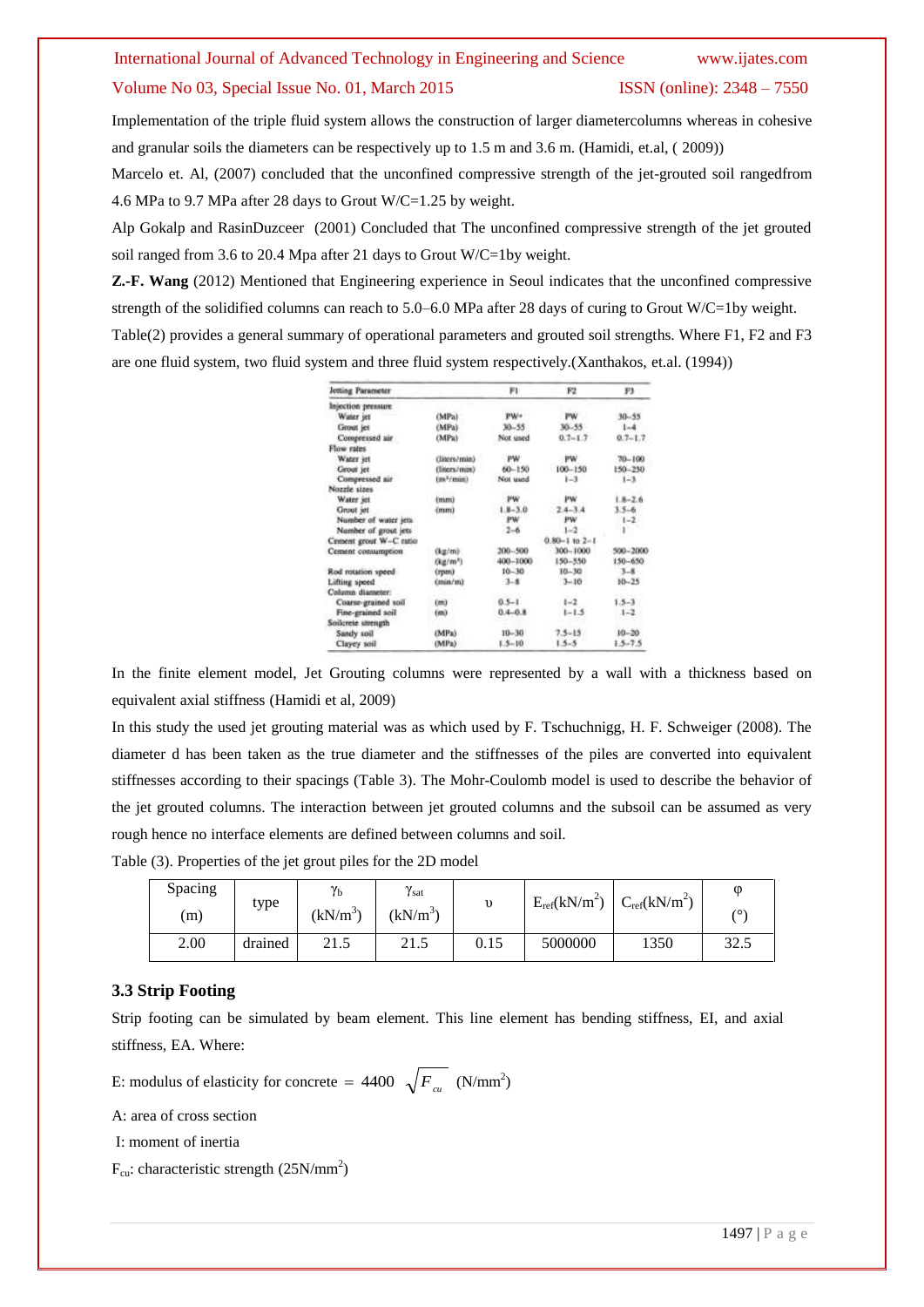### International Journal of Advanced Technology in Engineering and Science www.ijates.com

### Volume No 03, Special Issue No. 01, March 2015 ISSN (online): 2348 – 7550

The footing is loaded with distributed load 100 kN/m<sup>2</sup>, which is transferred to soil. The properties of footing are given in Table (4).

| Parameter            | Name       | Value         | Unit       |
|----------------------|------------|---------------|------------|
| Axial stiffness      | EA         | $3.811E+07$   | kN/m       |
| Flexural rigidity    | EI         | $3.175E + 06$ | $kN.m^2/m$ |
| Equivalent thickness | d          | 1.00          | m          |
| Weight               | W          | 25.00         | kN/m/m     |
| Poisson's ratio      | $\upsilon$ | 0.2           |            |

### **Table (4) Material Properties For The Strip Footing**

### **IV. FINITE ELEMENT MODEL**

### **4.1 Finite Element Mesh**

Fig. (1). presents the configuration of the problem under investigation and the corresponding variables that were assigned in the numerical model, H represents the vertical length of slope. L represents the horizontal length of slope.B represents the width of the footing and X represents the distance of the footing from the edge of slope. Y represents the depth of the depth of jet grouting underneath footing. Note that the distance X was measured, according to Meyerhof s theory, between slope crest and the footing edge which face to the side of slope. D represents the embedded depth of the footing. The tests were conducted with different value ofD and X in order to evaluate the variation of the settlement due to slope effect. The finite element mesh is generated automatically by the program as a very fine mesh to be more accurate in representation of slope behavior, as shown in Fig. (2)



**Fig. (1) Model of slope, adjacent area and strip footing**



**Fig. (2) Finite Element Mesh For The Model Of Slope And Adjacent Area**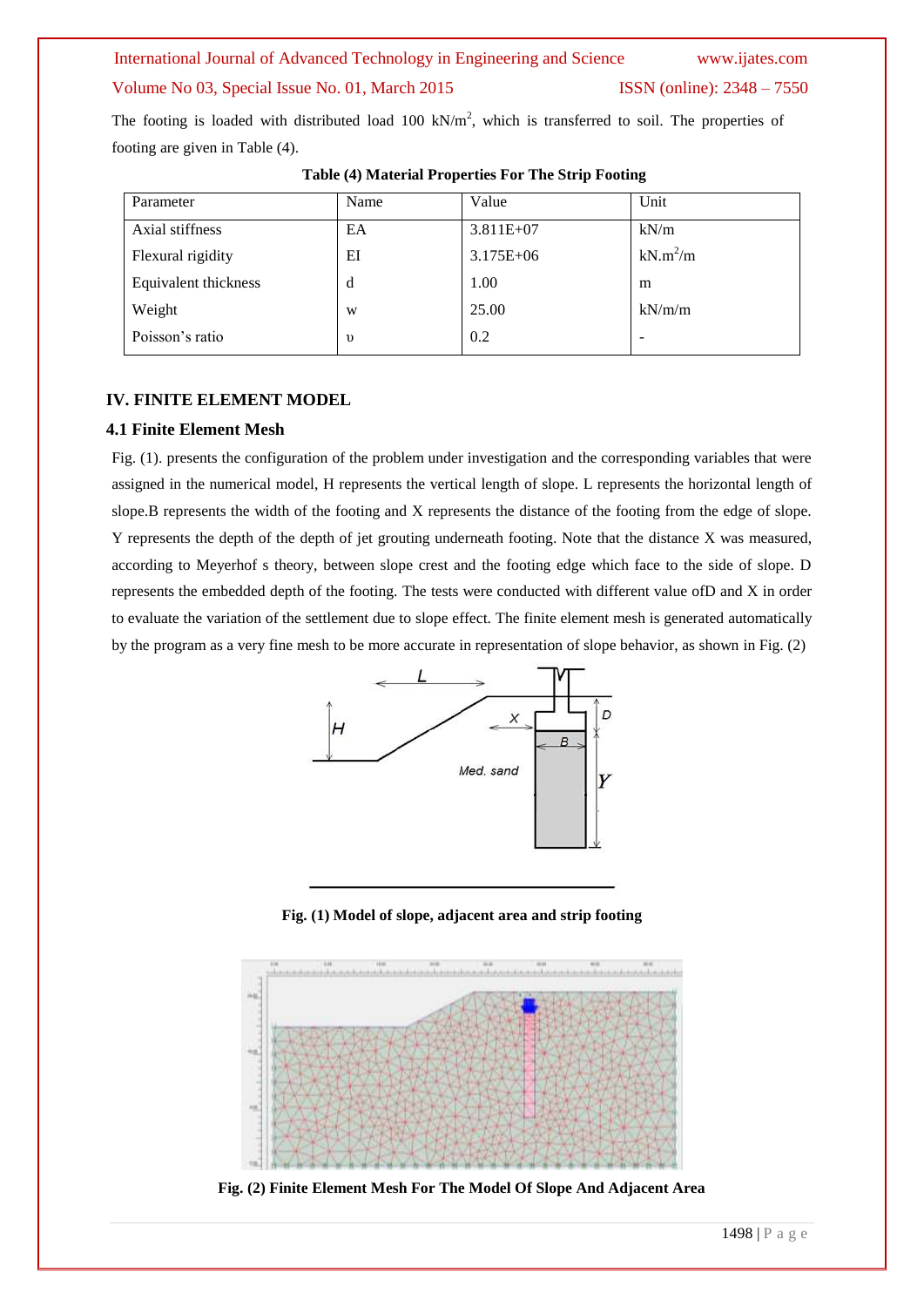### **4.2 Analysis Procedure**

The elastic perfectly plastic finite element analysis involves a number of iterations. Four foundation depths models with  $R_d$ =D/H equal to be 0.0, 0.2, 0.4 and 0.6 were considered. For each foundation depth model, the footing was placed in different location in horizontal direction. This location was based on the  $R_x=X/B$  ratio, which was assigned to be equal to 0, 1, 2, 3, 4 and 5. The variation of the settlement with respect to the location of footing in horizontal direction can be observed with and without jet grouting underneath the footing. Table (5) presents the studied cases.

| D/H      | X/B                         | In case of                   |
|----------|-----------------------------|------------------------------|
|          |                             | Before jet grouting          |
| $\theta$ |                             | With jet grouting $Y/B = 2$  |
| 0.2      | $\mathcal{D}_{\mathcal{L}}$ | With jet grouting $Y/B = 3$  |
| 0.4      | 3                           | With jet grouting $Y/B = 5$  |
| 0.6      |                             | With jet grouting $Y/B = 10$ |
|          |                             |                              |

**Table (5) Analysis Cases Used In The Numerical Study.**

### **V. ANALYSIS AND RESULTS**

The effect of studied parameters on settlement values of strip footing may be presented as follows:

### **5.1. Deformation of Strip Footingbefore Jet** G**routin**g **Process**

#### **5.1.1 The Settlement of The Strip Footing**

Figures (3) shows the relationship between settlement of strip foundation and  $(R_x)$  for  $R_d = 0.0, 0.2, 0.4$ , and 0.6. The maximum settlement was found where the building is nearest to the slope crest. When the values of  $(R_x)$ and ( $R_d$ ) were increased, a corresponding decrease in the settlement of strip footing was recorded. At  $R_d = 0$  the maximum settlement at  $R_x = 0$  has a value of 110 mm. Differential settlement can be observed which decrease at  $R_x = 1$ . It can be observed that the settlement decrease by increasing the depth of foundation. At  $R_x \ge 2$ no considerable difference was noticed in the values of foundation settlement for all cases.



**Fig. (3): Variation of The Maximum Foundation Settlement Values For Different Values Of Rxand R<sup>d</sup> Before Jet Grouting.**

#### **5.1.2 The Horizontal Displacement of The Strip Foundation**

Figure (4) shows the relationship between horizontal displacement of strip foundation and  $(R_x)$  for different values of  $R_d$ . The maximum horizontal displacement was found where the building is nearest to the excavation. When the values of  $(R_x)$  and  $(R_d)$  were increased, a corresponding decrease in the horizontal displacement of strip footing was recorded. At  $R_d = 0$  the maximum horizontal displacement at  $R_x = 0$  has a value of 35 mm. At  $R_x \geq 3$ no considerable difference was noticed in the values of foundation horizontal displacement for all cases.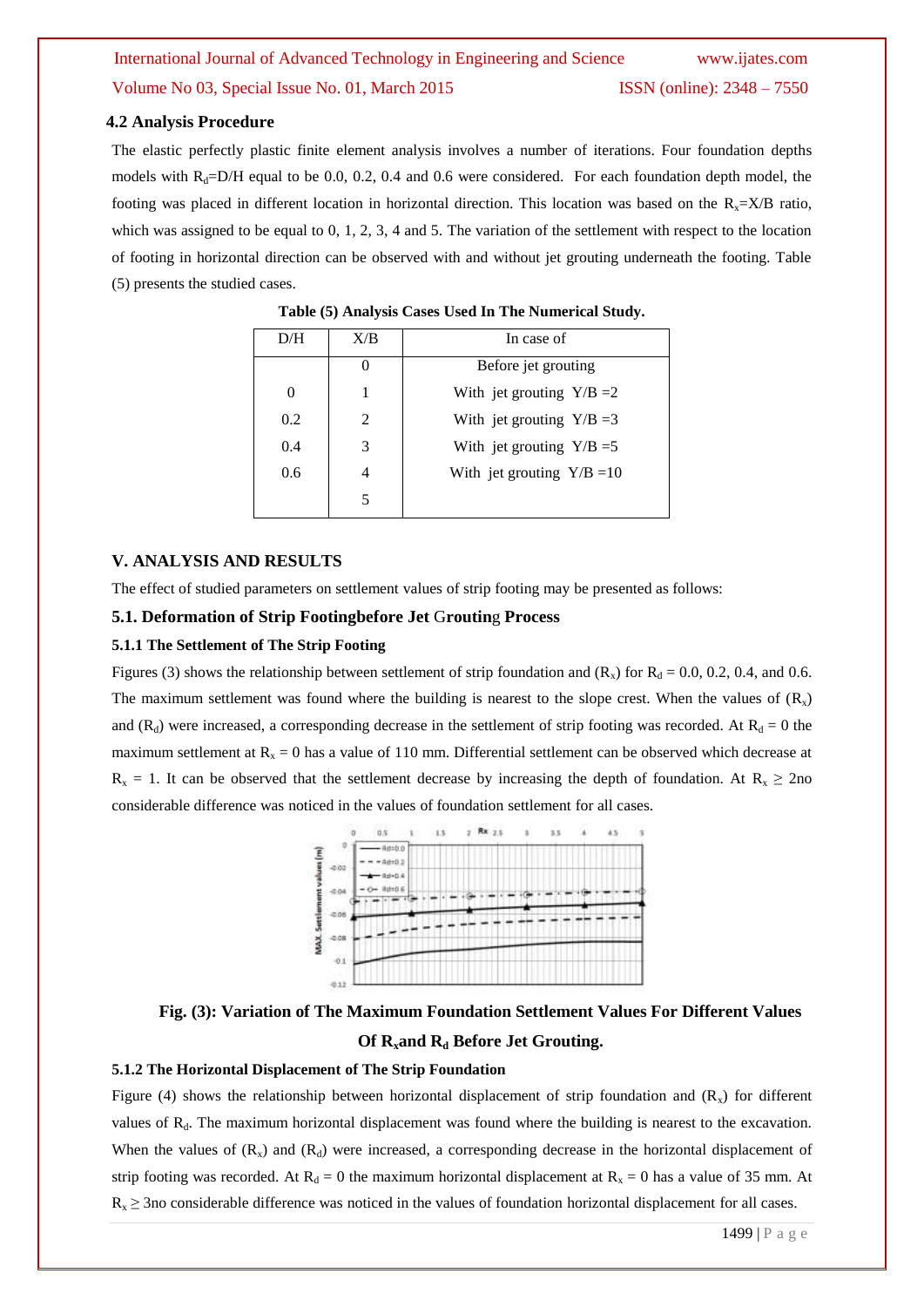

**Fig. (4): Variation of The Foundation Horizontal Displacement For Different Values Of R<sup>x</sup>** and  $R_d$  before jet grouting.

### **5.2. Deformation of Strip Footingafter Jet** G**routin**g **Process**

### **5.2.1 Influence of Jet Grouting Depth On Footing Settlement**

Figures (5, 6, 7, and 8) showInfluence of jet grouting depth on maximum values of footing settlementfor different values of  $R_x$  and  $R_d$ . Jet grouting provides an opportunity to significantly decrease footing settlement. When the values of (Y/B) were increased, a corresponding decrease in the maximum settlement values of strip footing was recorded in the same case of  $R_x$  and  $R_d$ . The settlement values in all cases exhibited a decrease with the increase in the Y/B values. As depicted in Figures (5, 6, 7, and 8), there is approximately 45%, 55%, 68% and 86% decrease in maximum footing settlement values due to the values of Y/B are 2, 3, 5 and 10, respectively for all cases.



**Fig. (5): Influence of jet groutingdepth on max. Fig. (6): Influence of jet grouting depth on max.**







 **Footing** settlementfor different values of  $R_x$  **footing** settlementfor different values of  $R_x$ 



**Fig. (7): Influence of jet grouting depth on Fig. (8): Influence of jet grouting depth on max. footing settlementfor different values of max. Footing settlementfor different values of R**<sub>x</sub> and  $R_d = 0.4m$ . R<sub>x</sub> and  $R_d = 0.6m$ .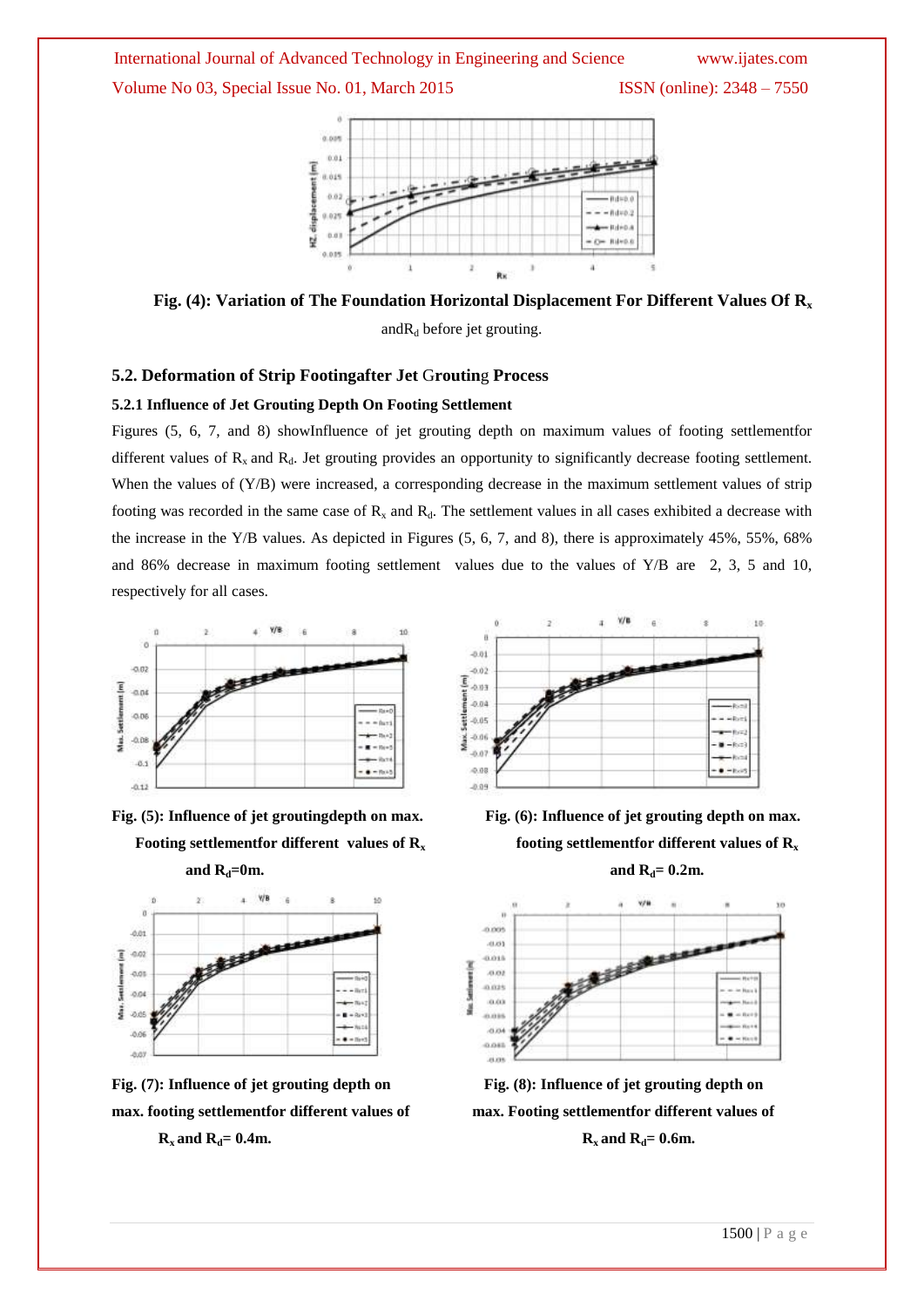#### International Journal of Advanced Technology in Engineering and Science www.ijates.com

### Volume No 03, Special Issue No. 01, March 2015 **ISSN** (online): 2348 – 7550

The reduction in maximum settlement values for strip footing adjacent to slope crest due to jet grouting process for medium sand may be expressed as follows:

$$
\frac{S_f - S_i}{S_i} \% = 4.83 \frac{Y}{B} - 7.52 \times 10^{-2} \frac{X}{B} - 16 \frac{D}{H} + 44.3
$$

Where:

 $S_f$  = settlement after jet grouting

 $S_i$  = settlement befor jet grouting

#### **5.2.2 Influence of Jet Grouting Depth On Footing Horizontal Displacement**

Figures (9, 10, 11, and 12) show Influence of jet grouting depth on footing Horizontal displacementvalues for different values of  $R_x$  and  $R_d$ . When the values of  $(Y/B)$  were increased, a corresponding decrease in Horizontal displacementvaluesof strip footing was recorded in the same case of  $R_x$  and  $R_d$ . The Horizontal displacement of strip footing values in all cases exhibited a decrease with the increase in the Y/B values. As depicted in Figures (9, 10, 11, and 12), there is approximately 4%, 6%%, 8% and 12% decrease in Horizontal displacementvalues of strip footing due to the values of Y/B are 2, 3, 5 and 10, respectively for the case of  $R_x=0$ . The Influence of jet grouting depth on the footing horizontal displacement is decrease by increasing of  $R_x$  and  $R_d$  values.







**Fig. (11): Influence of jet grouting depth on Fig. (12): Influence of jet grouting depth on values of R**<sub>x</sub> and  $R_d = 0.4$ m. values of  $R_x$  and  $R_d = 0.6$ m.







 **footing Hz. displacement for different footing Hz. displacement for different** 

### **VI. CONCLUSIONS**

Strip footing adjacent to slope crest was studied by PLAXIS program in this research. The settlement and horizontal displacement of footing were studied and investigated. Two main parameters were studied, the first is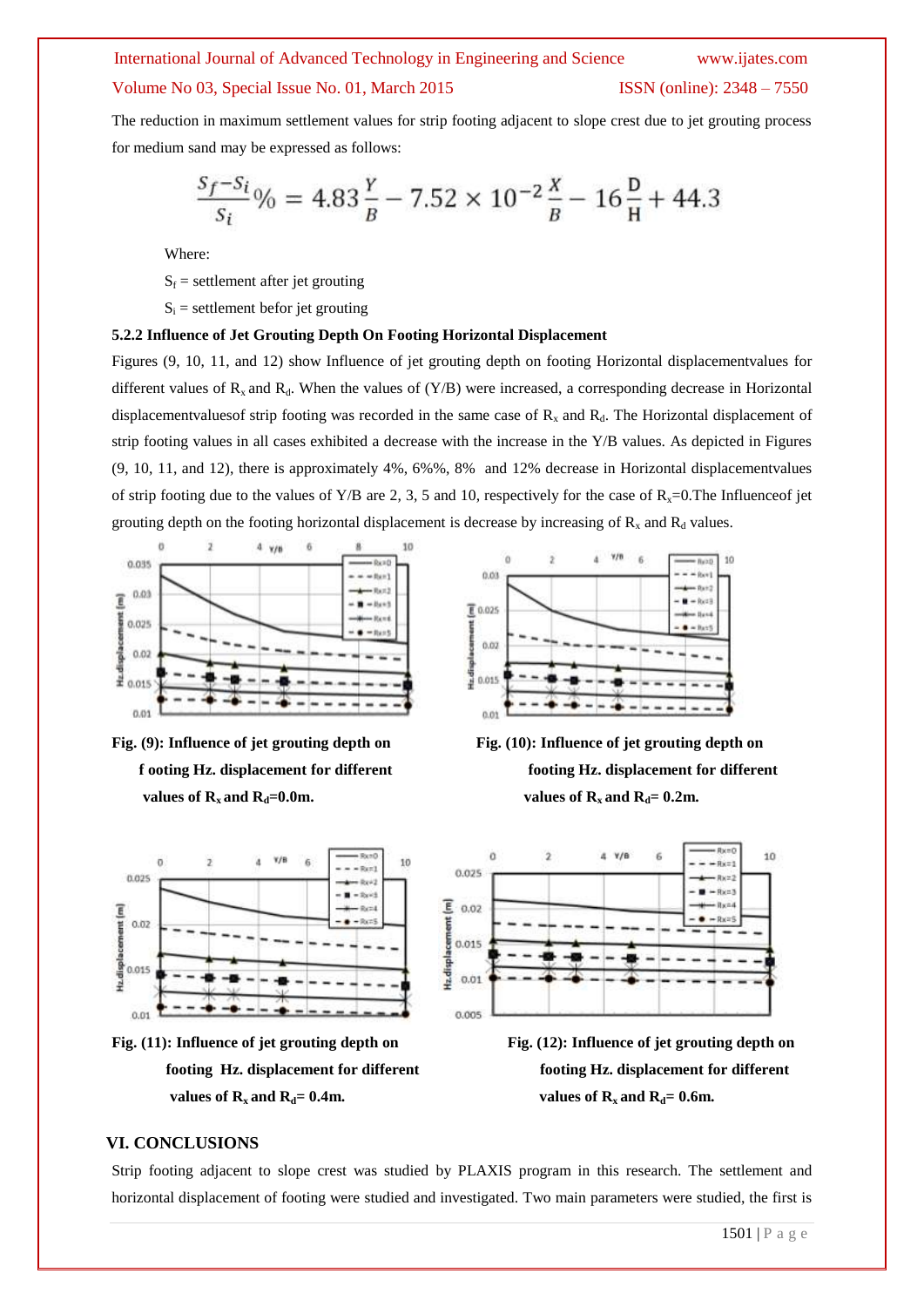the relative depth of foundation, Rd= D/H and the second is the relative distance,  $R_{\rm x} = X/B$ , X is the building distance. The reduction influence of jet groutingon footing displacement were studied and investigated. The jet grouting height,Y values are 2B, 3B, 5B and 10B.The following conclusions can be drawn from the obtained results:

- The maximum settlement was found where the footing is nearest to the slope crest. When the values of  $(R_x)$ and  $(R_d)$  were increased, a corresponding decrease in the settlement of strip footing was recorded.
- The maximum horizontal displacement of footing was found where the footing is nearest to the slope crest. When the values of  $(R_x)$  and  $(R_d)$  were increased, a corresponding decrease in the settlement of strip footing was recorded.
- Jet grouting provides an opportunity to significantly decrease footing settlement. When the values of (Y/B) were increased, a corresponding decrease in the maximum settlement values of strip footing was recorded in the same case of  $R_x$  and  $R_d$ .
- The settlement is approximately 45%, 55%, 68% and86%decrease in maximum footing settlement values due to the values of Y/B equal to 2, 3, 5 and 10, respectively for all cases of  $R_x$  and  $R_d$ .
- When the values of (Y/B) were increased, a corresponding decrease in Horizontal displacement values of strip footing was recorded in the same case of  $R_x$  and  $R_d$ .

### **REFERENCES**

- 1- **Alp Gokalp and RasinDuzceer** (2001). Ground improvement by jet grouting technique for foundations of a natural gascombined cycle power plant in turkey, Kasktas A.S., Istanbul, Turkey
- 2- **Ayres, D. J.**(1959). Grouting and the civil engineer, Transactionsof the Society of Engineers, 114–124.
- 3- **Ayres, D. J.**(1961). The treatment of unstable slopes andrailway track formations, Journal of the Society of Engineers,52, 111–138.
- 4- **Ayres, D. J.**(1985). Stabilization of slips in cohesive soilsby grouting, in Failures in Earthworks, Thomas Telford,London.
- 5- **BabakHamidi, Michal Krzeminski, Daniel Berthier, Philippe Vincent, Murray Yates and Menard Bachy,**The application of jet grouting for the construction ofSydney International Airport Runway end safety area
- 6- **F. Tschuchnigg, H. F. Schweiger (2008). Comparison of different models for analyzing** foundations on jetgrout columns, Computational Geotechnics Group, Institute for Soil Mechanics and Foundation Engineering, Graz University of Technology, Graz, Austria.
- 7- **HAMIDI, B., NIKRAZ, H. & VARAKSIN, S.** (2009) Arching in Ground Improvement. Australian Geomechanics Journal, (December), 99-108.
- 8- **Handy, R. L., and Williams, N. W**. (1967). Chemical stabilizationof an active landslide, Civil Engineering, 37(8),62–65.
- 9- **J. M. Duncan and S. G. Wright.**(2005) Soil Strength andSlope Stability, Published by John Wiley & Sons, Inc., Hoboken, New Jersey
- 10-**Purbrick, M. C., and Ayres, D. J.**(1956). Uses of aeratedcement grout and mortar in stabilizing of slips in embankments, large scale tunnel works and other works,Proceedings of the Institution of Civil Engineers, PartII, Vol. 5, No. 1.